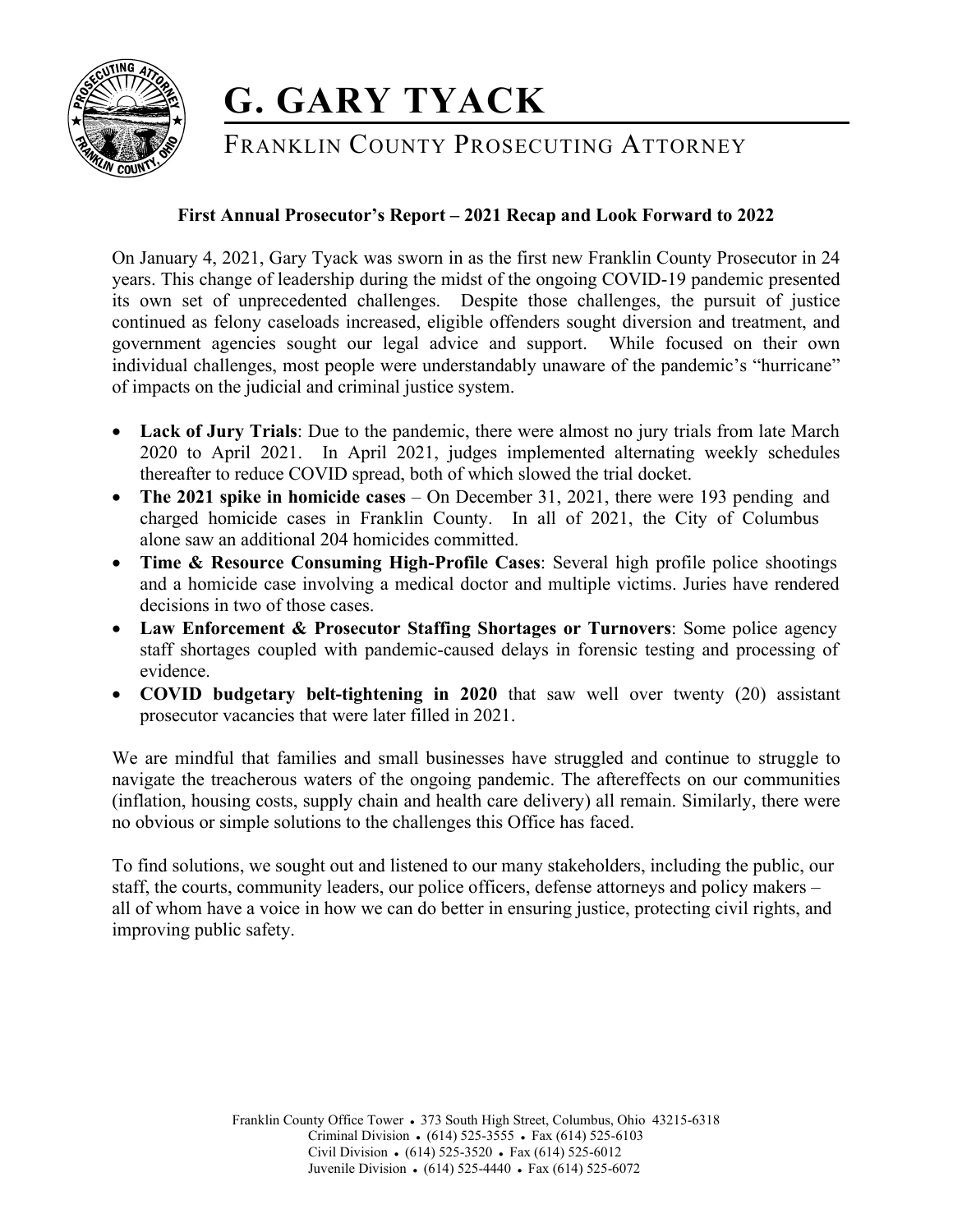After taking a deeper dive into Office culture, we set about to implement some positive changes based on stakeholder feedback. Below is just a small sampling of our progress in 2021:

- **Increasing Prosecutor Office diversity**: To help ensure this Office reflects the communities we serve, minority hires increased by nearly 50% within the first year.
- **Adding and assigning assistant prosecutors to areas where needed:** In response to certain rising violent crime rates, the Office added positions to the Gun Crimes Unit, Major Crimes Unit, Special Victims Unit, and Drug Unit. Nearly every assistant prosecutor is handling at least one homicide case and some prosecutors with up to 15 homicide cases.
- **Securing a federal grant for \$551,000.00 to establish a first ever Conviction Integrity Unit** to bolster public confidence that convictions are not in error.
- **Revamping the Civil Division to improve efficiency and customer service** to the many local government and county entities that this office represents.
- **Stepping up community education and outreach** including leading the Joint Task Force of federal, state and local law enforcement agencies to find ways to better connect and collect digital evidence of serious crimes from (video cameras, shot spotter, license plate readers, etc.).
- **Crime Center**: Based on the work of the Prosecutor-led Joint Task Force on Digital Evidence, the City of Columbus committed to build a Real Time Crime and Information Center in conjunction with its new computer aided dispatch center. This initiative will help to better detect, respond to, and prosecute serious crimes. Also to be a police force multiplier as the number of patrol officers has declined in the City of Columbus from 2020 to the present.
- **Increasing collections of drug seizure monies:** \$284,535.81 in 2020 to over \$538,000 in 2021.
- **Filing and indicting criminal defendants on some 12,241 felony charges in 2021**.
- **Applying for over \$3.5M dollars in posted ARPA Grant dollars** to assist the Office in securing additional resources to combat COVID-related spikes in violent crime. These grant dollars would be used in conjunction with our law enforcement partners to reduce serious crime spikes.
- **Working to improve state and county coordination to better combat Elder Abuse & Financial Exploitation.** The Office is helping lead this effort along with the County Probate Court, County Adult Protective Services, the Ohio Office on Aging, and the Ohio Department of Public Safety. This initiative will better engage  $\&$  educate seniors; family members, caregivers, attorneys; financial institutions, medical providers, and other stakeholders. This along with enhanced resources to better prevent and address elder abuse/financial exploitation situations.